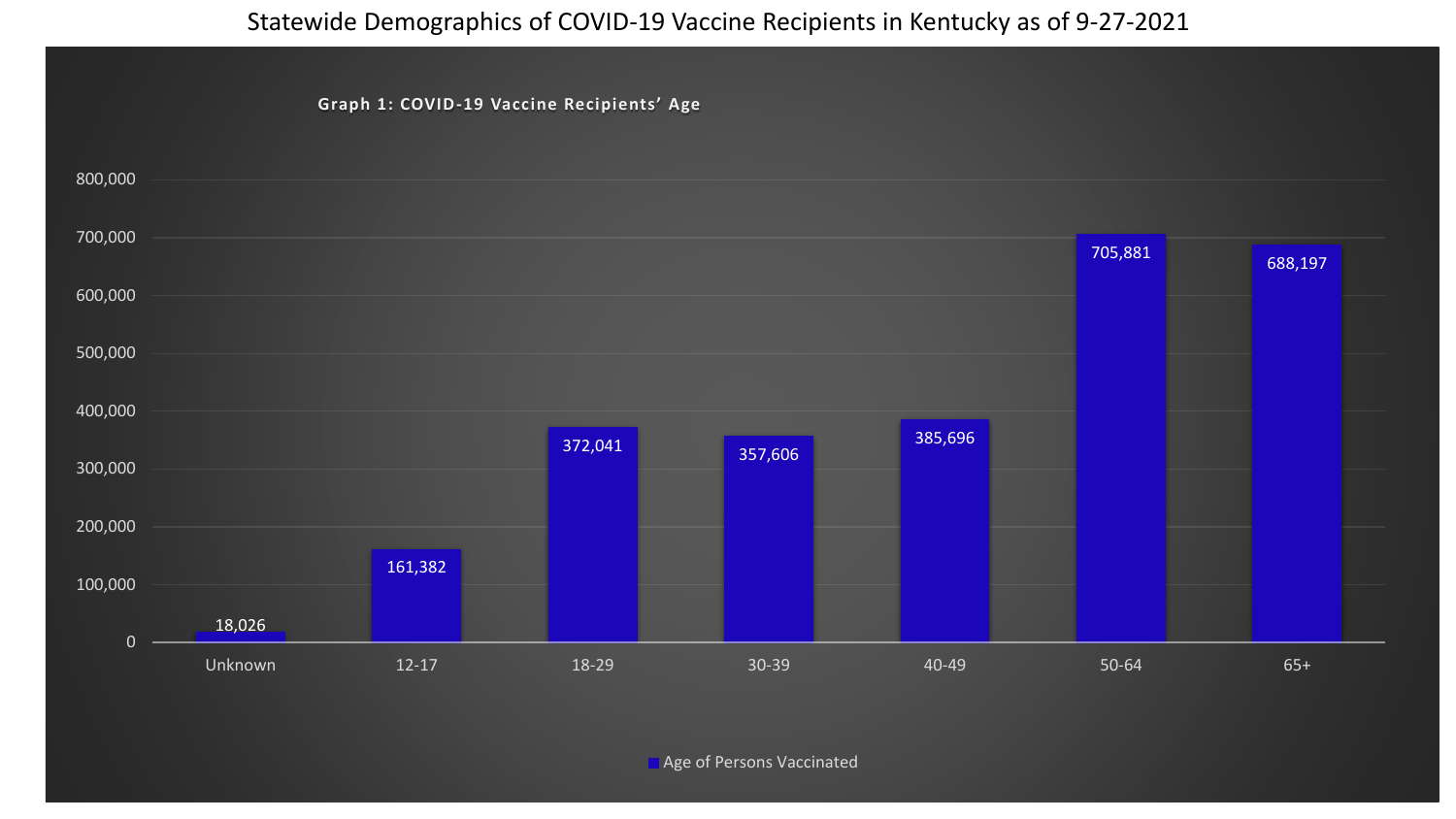| 2,000,000 | Graph 2: COVID-19 Vaccine Recipients' Race                                                                                                                                |                |                    |
|-----------|---------------------------------------------------------------------------------------------------------------------------------------------------------------------------|----------------|--------------------|
| 1,800,000 |                                                                                                                                                                           | 1,842,655      |                    |
| 1,600,000 |                                                                                                                                                                           |                |                    |
| 1,400,000 |                                                                                                                                                                           |                |                    |
| 1,200,000 |                                                                                                                                                                           |                |                    |
| 1,000,000 |                                                                                                                                                                           |                |                    |
| 800,000   |                                                                                                                                                                           |                |                    |
| 600,000   |                                                                                                                                                                           |                |                    |
| 400,000   |                                                                                                                                                                           |                |                    |
| 200,000   | 215,936<br>2,776 Native Hawaiian or Pacific Islander<br><b>Black or African</b> Black or African<br>■ American Indian or Alaska Native<br>1,146<br><b>Asian</b><br>43,298 | Other<br>White | 154,391<br>Unknown |
|           | $\mathbf{0}$<br>Race of Persons Vaccinated                                                                                                                                |                |                    |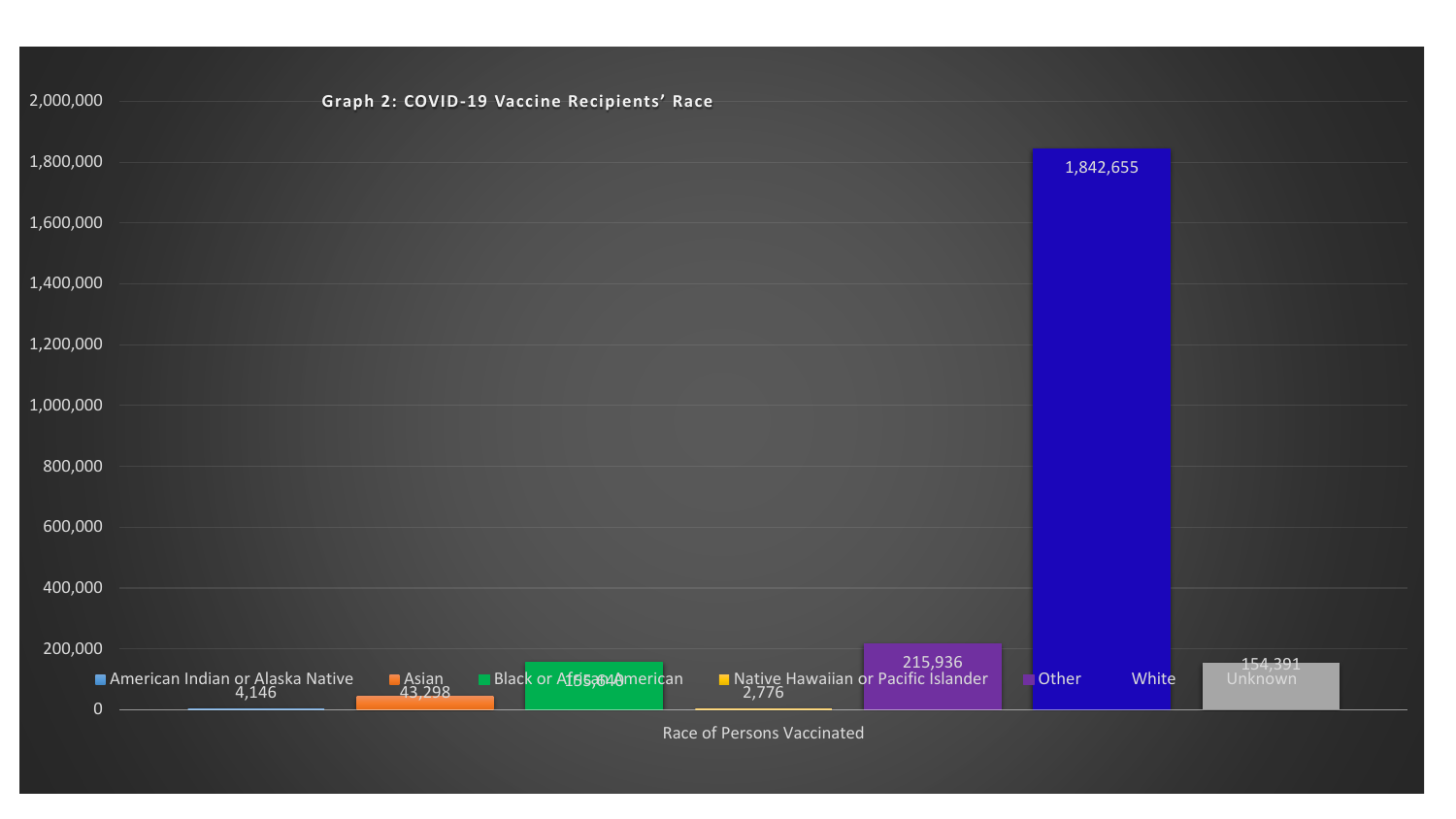## **Graph 3: COVID-19 Vaccine Recipients' Gender**

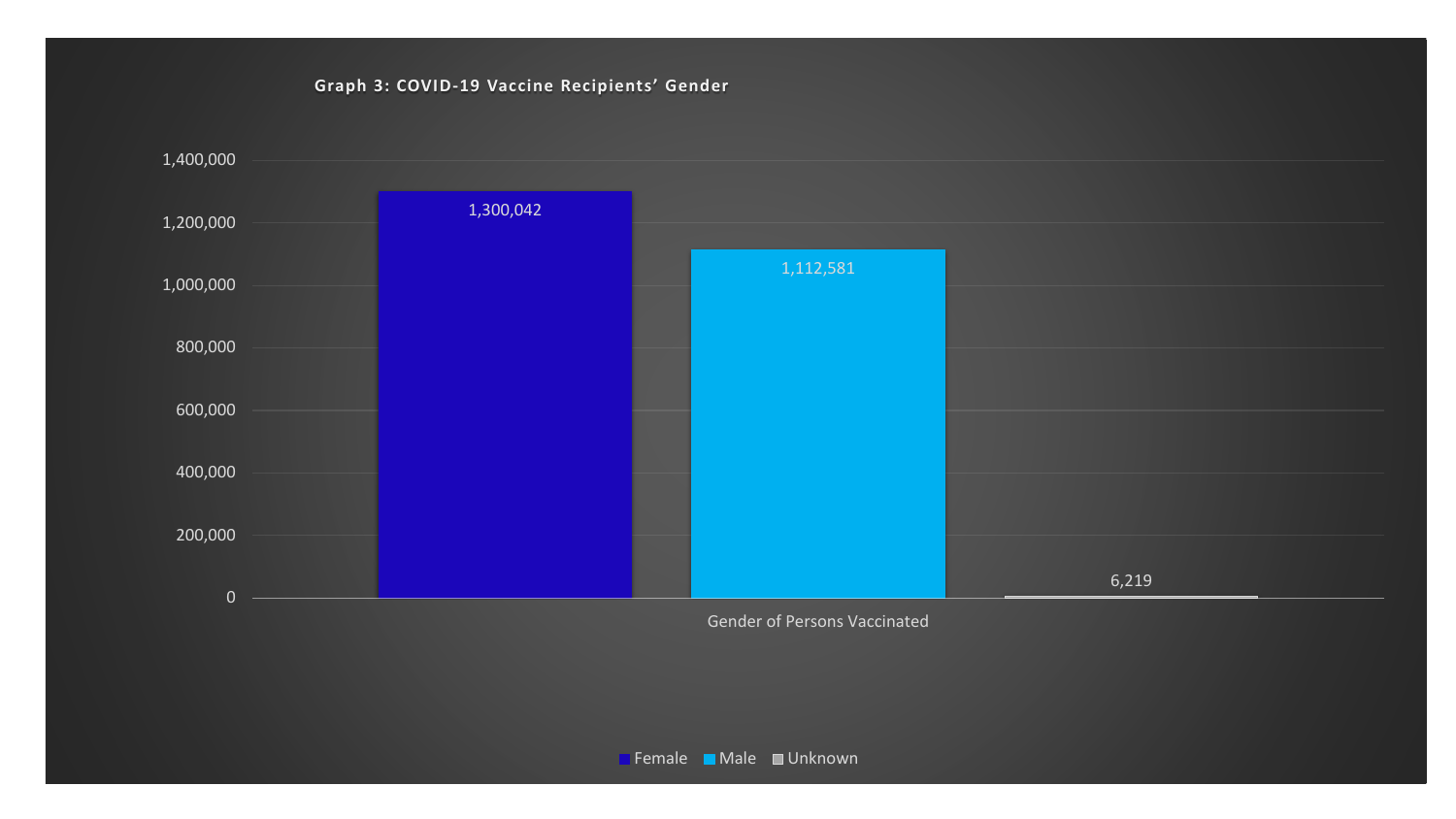| Graph 4: COVID-19 Vaccine Recipients' Ethnicity |                 |                                        |         |  |
|-------------------------------------------------|-----------------|----------------------------------------|---------|--|
| 2,000,000                                       |                 |                                        |         |  |
| 1,800,000                                       |                 | 1,844,091                              |         |  |
|                                                 |                 |                                        |         |  |
| 1,600,000                                       |                 |                                        |         |  |
| 1,400,000                                       |                 |                                        |         |  |
|                                                 |                 |                                        |         |  |
| 1,200,000                                       |                 |                                        |         |  |
| 1,000,000                                       |                 |                                        |         |  |
|                                                 |                 |                                        |         |  |
| 800,000                                         |                 |                                        |         |  |
| 600,000                                         |                 |                                        |         |  |
|                                                 |                 |                                        |         |  |
| 400,000                                         |                 |                                        | 494,019 |  |
|                                                 |                 |                                        |         |  |
| 200,000                                         |                 |                                        |         |  |
| $\overline{0}$                                  | 80,732          |                                        |         |  |
|                                                 |                 | <b>Ethnicity of Persons Vaccinated</b> |         |  |
|                                                 | <b>Hispanic</b> | Not Hispanic Unknown                   |         |  |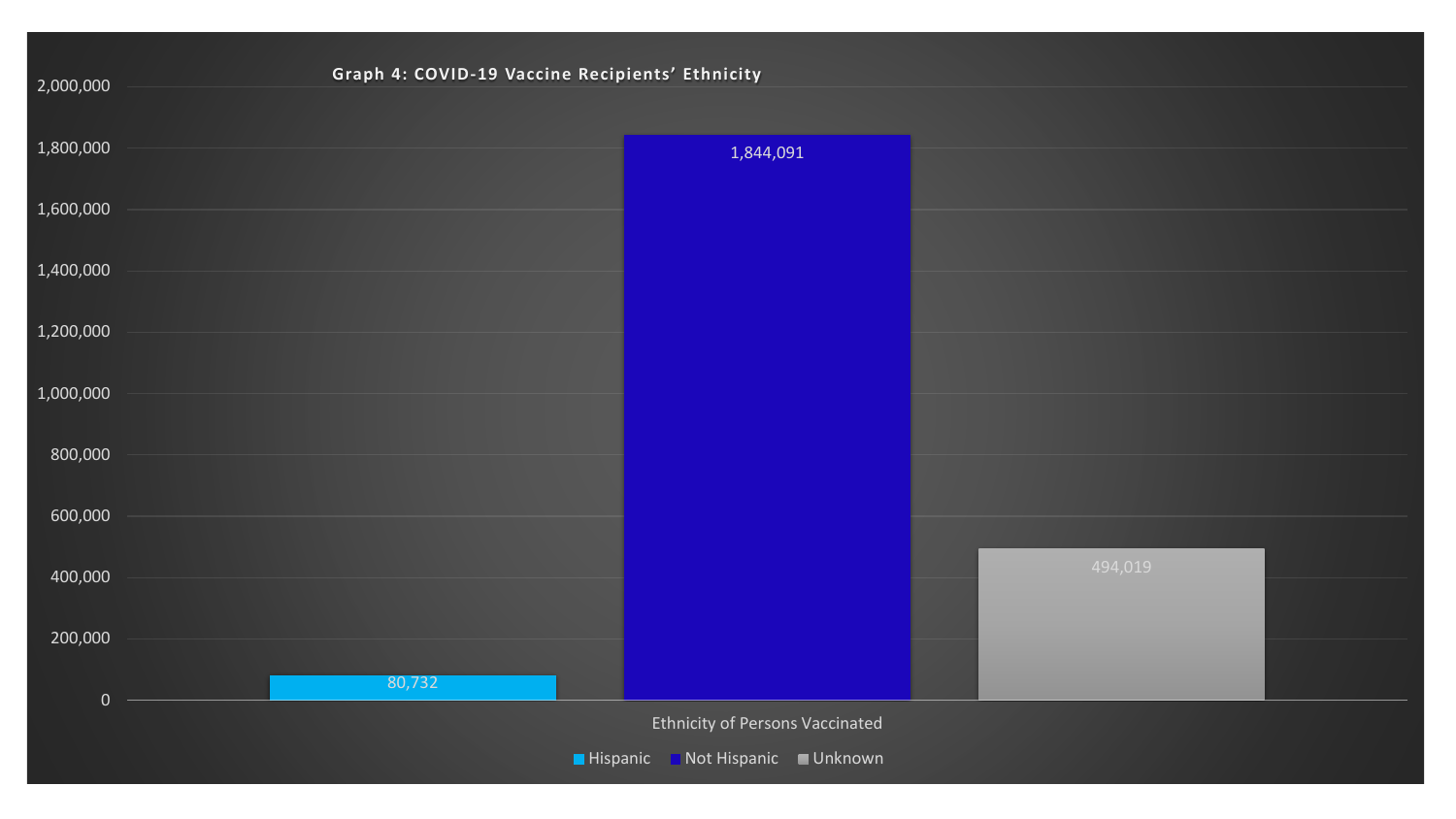| Table 1: COVID-19 Vaccine Recipients' Age |                       |                                                   |                                                              |  |
|-------------------------------------------|-----------------------|---------------------------------------------------|--------------------------------------------------------------|--|
| Age                                       | % of Total Vaccinated | <b>Eligible Number of KY</b><br>Population by Age | % of the<br><b>Population Received</b><br>at<br>least 1-dose |  |
| All                                       | N/A                   | 4,467,673                                         | 60%                                                          |  |
| $12+$                                     | N/A                   | 3,806,167                                         | 71%                                                          |  |
| $18 +$                                    | N/A                   | 3,464,802                                         | 73%                                                          |  |
| $12 - 17$                                 | 6.0%                  | 341,365                                           | 47%                                                          |  |
| 18-29                                     | 13.9%                 | 723,424                                           | 51%                                                          |  |
| 30-39                                     | 13.4%                 | 558,458                                           | 64%                                                          |  |
| 40-49                                     | 14.4%                 | 551,093                                           | 70%                                                          |  |
| 50-64                                     | 26.4%                 | 881,263                                           | 80%                                                          |  |
| $65+$                                     | 25.8%                 | 750,564                                           | 92%                                                          |  |

| Table 3: COVID-19 Vaccine Recipients' Gender |  |  |
|----------------------------------------------|--|--|
|----------------------------------------------|--|--|

| Gender | % of Total<br>Vaccinated | <b>Eligible Number of KY</b><br><b>Population by Gender</b> | % of the<br><b>Population Received</b><br>at least 1-dose |
|--------|--------------------------|-------------------------------------------------------------|-----------------------------------------------------------|
| Female | 53.9%                    | 1,944,444                                                   | 67%                                                       |
| Male   | 46.1%                    | 1,861,723                                                   | 60%                                                       |

| Table 2: COVID-19 Vaccine Recipients' Race |                          |                                                       |                                                                |
|--------------------------------------------|--------------------------|-------------------------------------------------------|----------------------------------------------------------------|
| Race                                       | % of Total<br>Vaccinated | <b>Eligible Number</b><br>of KY Population<br>by Race | $%$ of the<br>Population<br><b>Received</b><br>at least 1-dose |
| American Indian /<br><b>Alaskan Native</b> | 0.2%                     | 11,379                                                | 36%                                                            |
| Asian                                      | 1.9%                     | 59,630                                                | 73%                                                            |
| <b>Black or African</b><br>American        | 6.9%                     | 314,265                                               | 50%                                                            |
| Native Hawaiian /<br>Pacific Islander      | 0.1%                     | 3,395                                                 | 82%                                                            |
| White                                      | 81.4%                    | 3,359,453                                             | 55%                                                            |
| Other                                      | 9.5%                     |                                                       |                                                                |
|                                            |                          |                                                       |                                                                |

| Table 4: COVID-19 Vaccine Recipients' Ethnicity |                          |                                                               |                                                        |  |
|-------------------------------------------------|--------------------------|---------------------------------------------------------------|--------------------------------------------------------|--|
| Ethnicity                                       | % of Total<br>Vaccinated | <b>Eligible Number</b><br>of KY<br>Population by<br>Ethnicity | % of the<br>Population<br>Received at least 1-<br>dose |  |
| <b>Hispanic</b>                                 | 4.2%                     | 129,477                                                       | 62%                                                    |  |
| Non-Hispanic                                    | 95.8%                    | 3,676,690                                                     | 50%                                                    |  |